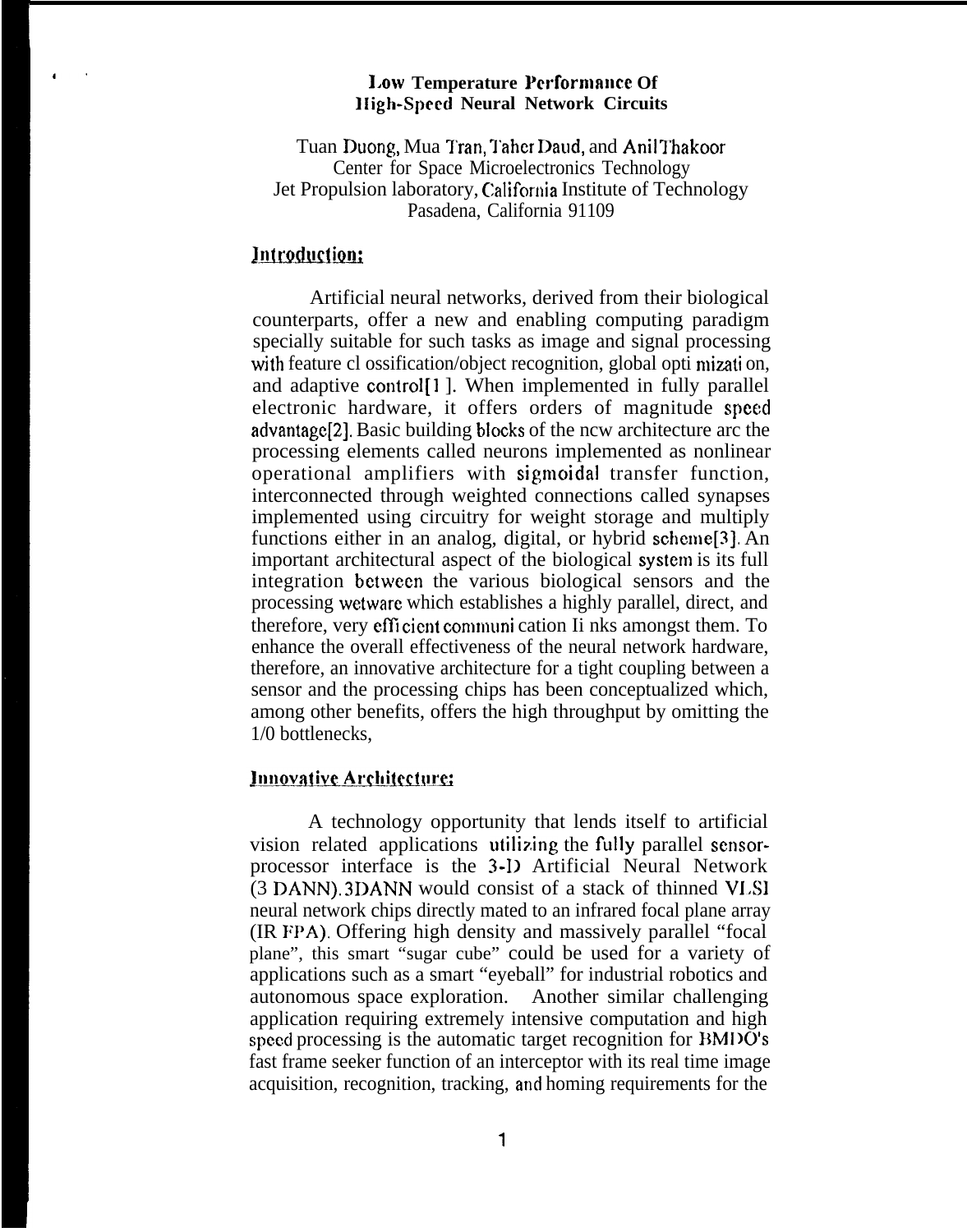ballistic missile defense during a total mission time of merely a few seconds.

An integrated system such as this must not only operate at high speed, but also be fully functional at low temperatures because of its mechanical attachment to the JR sensor array operating below  $100^{\circ}$ K. For example, as a 1000 frames/second image processing fast frame seeker, the neural circuits are required to complete a "single-pass" of signals through a synapse-neuron composite in less than 200 nanoseconds, and must be operational below 100°K; the 64-chip-cube consuming less than 2 watts of power during its data processing opcration[4].

#### **Electronic Device Designs:**

a

We have designed, fabricated, and tested high speed and low power synapse and neuron circuits on test chips for their evaluation at low temperatures. Of the various synapse designs based on EEPROM, DRAM, and SRAM for weight storage, we have chosen the latter design because it offers the unique blend of advantages: high speed digital loading of weight storage, especially of importance for fast on-line "training" of hardware; analog multiplier for compact, high speed, and low power design; voltageinput/current-output for ease of input signal distribution to a large number of synapses and ease of summation of currents in the output circuit. Synapse circuit consists of a nmltiplying digital to analog converter. It (Figure 1) has 7-bit digital memory that can bc randomly accessed by a host computer, a 6-bit digital-to-analog converter using seal ed current mirrors, a circuit to convert the input voltage to a current in order to drive the converter's current mirror network, and a programmable current-steering network such that the synapse can be programmed to be excitatory or inhibitory. Each synapse circuit is  $120x 120\mu$ m in a 1.2pm CMOS fabrication process.

The neuron circuit is basically an operational amplifier as shown in Figure 2. To avoid a speed penalty resulting from having to charge and discharge large summing-node capacitances (especially if these nodes are routed between chips), the potential of the current-summing "net" node is held constant by the corresponding neuron circuit. Programmable neuron gain is useful for normalizing the neuron's response for the number of input synapse connections. The signal conversion from current to voltage is performed by a poly resistor at the signal input terminal. This design offers a wide range, variable gain neuron with a compact geometry and a sigmoidal transfer curve whose slope can be varied with gain (a feature of importance for simulated annealing).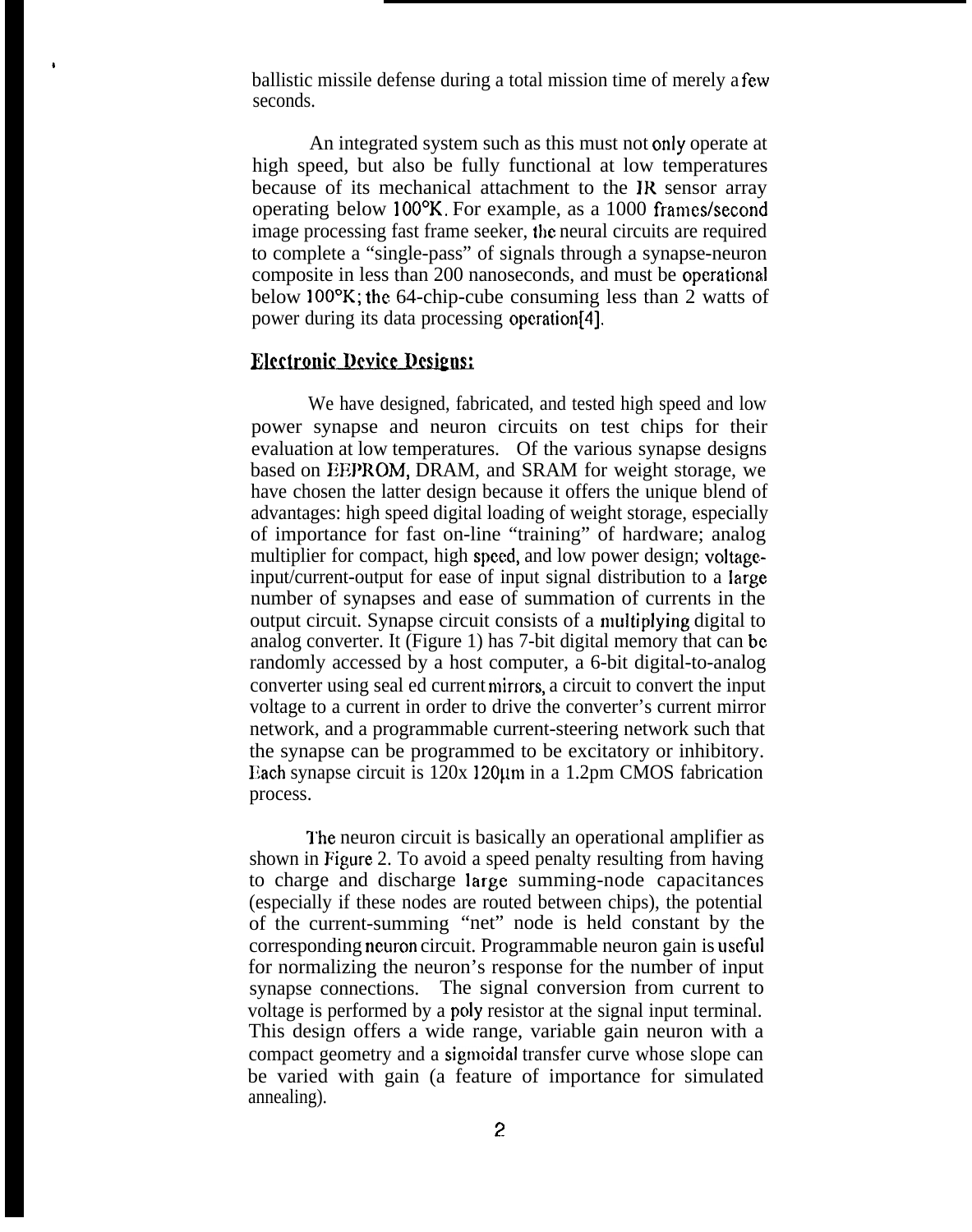# Results:

The test circuits were simulated using PSIM version IV modeling tool for circuits operating at low temperatures (a PC version of PSPICE simulator specially suitable for low temperature circuit modeling) and the design optimization was performed. Final designs were fabricated on testchip as a 48-pin package using metal oxide semiconductor implementation service (MOSIS). The testing consisted of inserting the package plus socket into a liquid-nitrogen Dewar flask and the leads were taken out to an interface board for computer-assisted data acquisition and analysis. In addition, for a measurement of the timing of its operation (input to synapse, output from the connected neuron), an oscilloscope trace was obtained to record the input and output signal traces. Data was also collected at room temperature for comparison.

The test results have shown that the synapse performs the 7-bit weighting function at  $77^{\circ}$ K with good linearity. Similarly, neuron circuit has given a variable gain sigmoidal output with excellent monotonicity which is required for neural network circuits to be able to "learn" when presented with examples. Further, operation of a synapse-neuron pair has been measured as the time delay between the signal input to the synapse and the corresponding out put from the neuron. This is compared with our design goal of  $\leq 200$  ns (required for a 1000-frames/second image processing speed) based on the circuit simulation performed using PSIM. Figures 3 and 4 show the oscilloscope traces at 77°K, where the rise time of 94 ns and the fall time of 81 ns, respectively, is measured. The PSIM circuit simulation has predicted that a 64x64 synapse-neuron circuit on a chip, operated at 77°K would consume 30 mW of power per chip thereby ensuring that a 64-chip 3-D stack would consume less than 2 watts of power, an important constraint.

# $$

This is the first time that such high speed analog synapse and neuron circuits have been designed and tested successfully for high speed processing at low temperatures. These results project that when implemented as a fast frame seeker 'sugar cube', the neural network processor will perform the image acquisition, discrimination, and homing functions approaching 1000 frames per second with a 64x64 IR FPA operating at 90°K.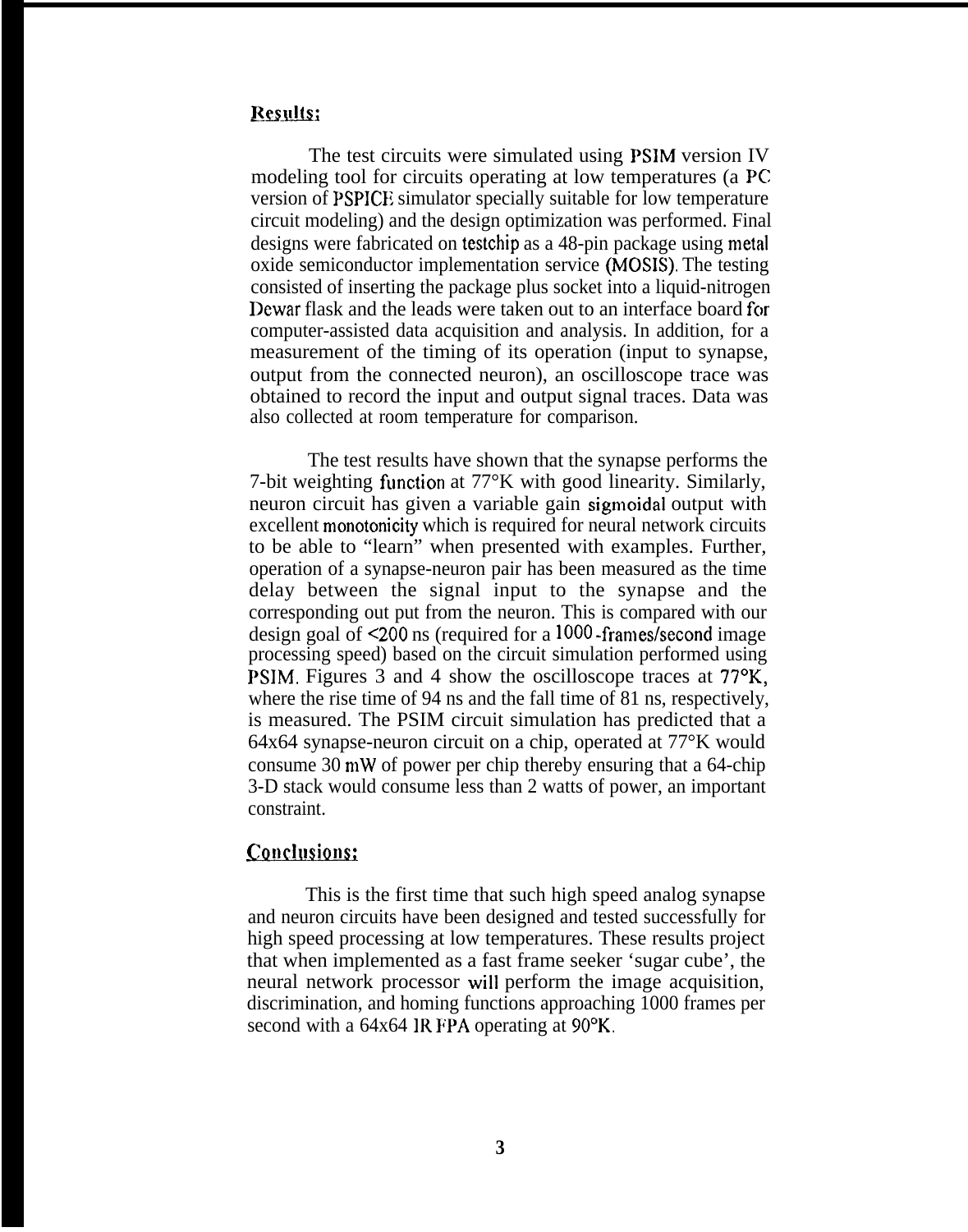## Acknowledgment:

.

.

The research described herein was performed by the Center for Space Microelectronics Technology, Jet Propulsion Laboratory, California Institute of Technology and was jointly sponsored by the Ballistic Missile Defense Organization/ Innovative Science and Technology Office (BMDO/JST), the OffIce of Naval Research (ONR), the Advanced Research Projects Agency (ARPA), and the National Aeronautics and Space Administration (NASA). The authors thank H, Langenbacher for technical assistance and useful discussions.

## References:

- 1, R.P. Lipprnann, "An introduction to computing with neural nets," IEEE ASSP Magazine, April 1987, pp. 4-22.
- 2. S.P. Eberhardt, T. Daud, D.A. Kerns, T.X Brown, and A,P. Thakoor, "Competitive neural architecture for hardware solution to the assignment problem, " (Invited) Neural Networks, Vol. 4, pp. 431-442, 1991.
- 3. P.K. Simpson, "Foundations of neural networks," In: Artificial *Neural Networks, Paradigm, Applications, and Hardware Implementations, Ed: E. Sanchez-Sinencio and C. Lau, IEEE* Press, 1992, pp.  $3-24$ .
- 4. T. Duong, et al., "I ow power analog neurosynapse chips for a 3-D "sugarcube" neuroprocessor," Proceedings of IEEE International Conference on Neural Networks, WCCI, Vol. III, June 28-July 2, 1994, Orlando, FL, pp. 1907-1911.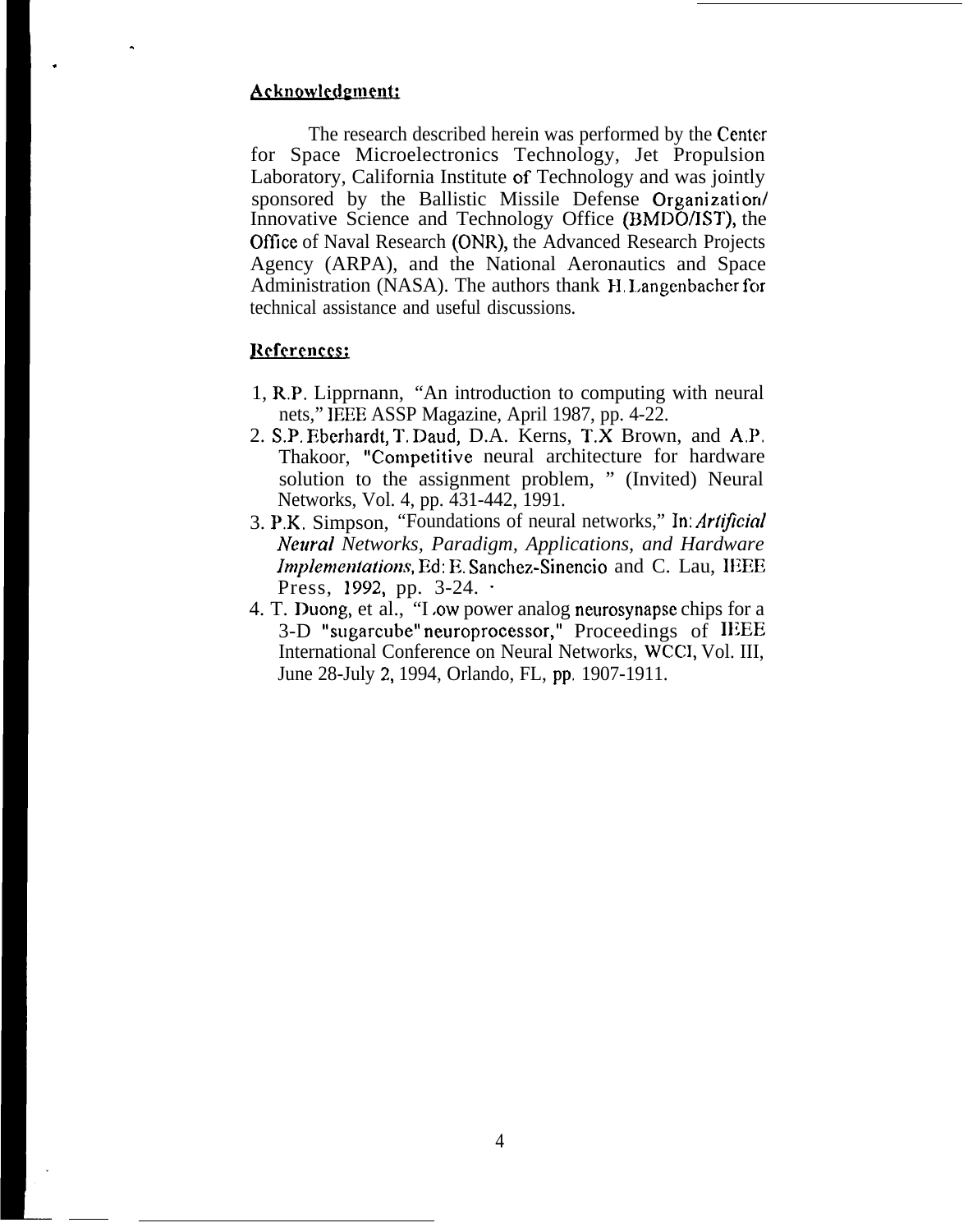

 $\bullet$ 

Figure 1. Circuit diagram of a 7-bit (±63 levels) digital-analog hybrid synapse cell with voltage-in/current-out mode of operation. Current summing ona wire from multiples synapses at the output node in analog domain is simple.



Figure 2. Circuit diagram of a wide range variable gain sigmoidal transfer function neuron cell with current-in/voltage-out mode of Voltage distribution from its output to multiple operation. synapses is easily performed.